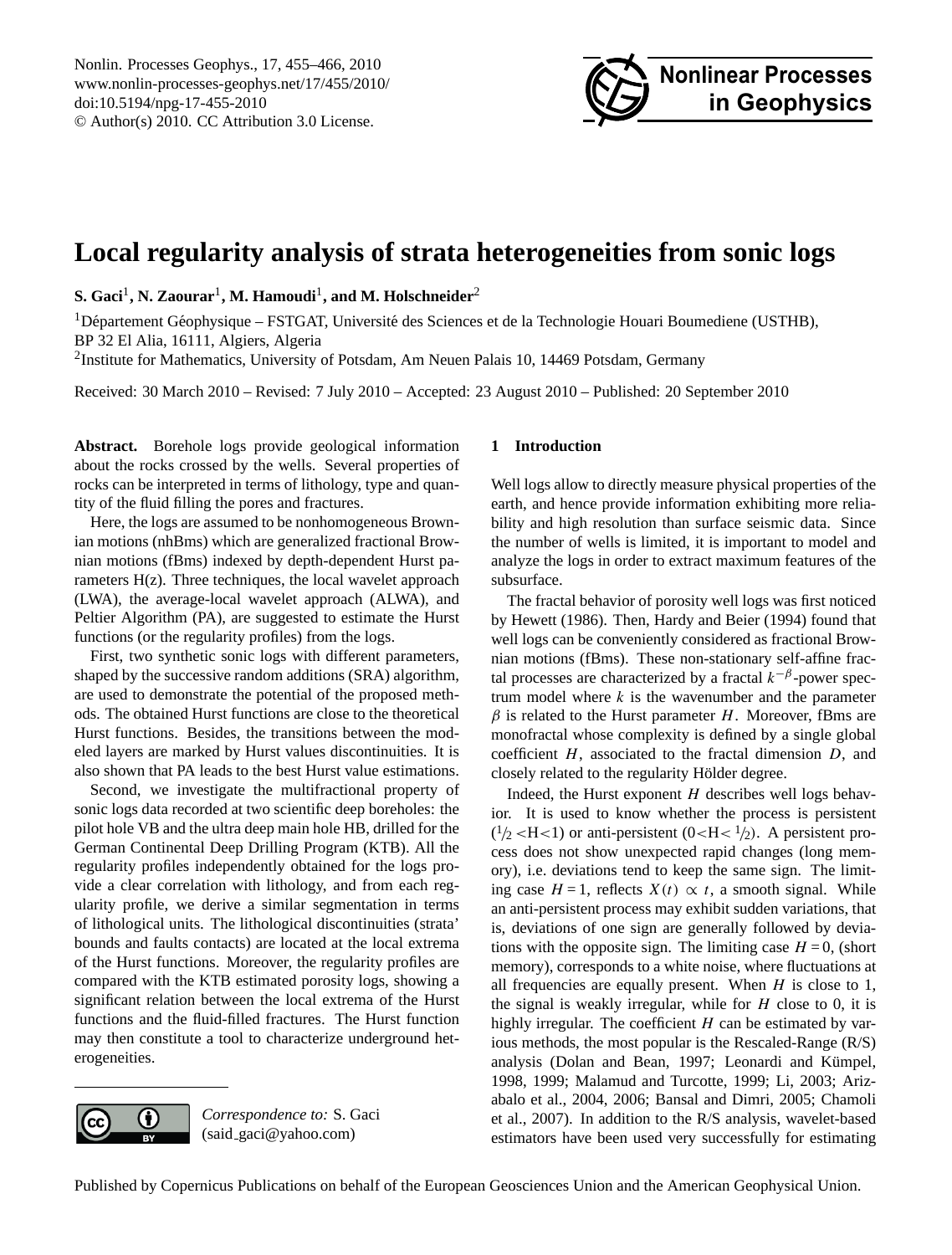the scaling behavior applied to the well data (Li, 1997, 1998, 2003; Herrmann, 1997; Herrmann et al., 2001; Zaourar et al., 2006a, b).

Sedimentary processes are nonhomogeneous and exhibit a Hurst parameter varying in space. Therefore, their analysis can not be performed using traditional fBms, but need more generalized fractals, nonhomogeneous Brownian motions (nhBms) (Peltier and Lévy-Véhel, 1994, 1995). This concept is introduced in many scientific disciplines: medicine (Barrière and Lévy-Véhel, 2008), traffic phenomena (Bianchi et al., 2004), finance (Bianchi, 2005), etc.

In this study, a nhBm model is assumed for sonic logs, and the singular behavior is explored using the multiscale wavelet analysis and Peltier Algorithm (PA). The former is based on two approaches: the local wavelet approach (LWA) and the average-local wavelet approach (ALWA). The local spectral exponents derived from LWA provide a singularity pattern at the finest detail of the signal, while using the ALWA, the average-local scaling parameter estimated within a moving window on the scalogram, reflects a global effective regularity linked to the main structural phenomena. On the other hand, PA is based on the local growth of the logs' increment process, and allows for the estimation of the local Hurst parameter of the sonic log from its stochastic component.

This paper is structured as follows. Firstly, a short mathematical description of the methods used for the determination of the local Hurst function is given. Secondly, two synthetic sonic logs with different parameters are generated using the successive random additions (SRA) method. The simulated logs are then used to demonstrate the potential of the suggested analysis techniques and the results are compared. Furthermore, the three techniques are implemented to study multifractionality properties of the P- and S-waves sonic measurements recorded in the KTB pilot and main boreholes. The KTB offers a unique opportunity to investigate the properties of crustal heterogeneities and many studies have been devoted to analyze the well log measurements (Leary, 1991; Maus and Dimri, 1994; Wu et al., 1994; Kneib, 1995; Holliger, 1996; Jones and Holliger, 1997; Li, 1998; Dolan et al., 1998; Zhou and Thybo, 1998; Leonardi and Kümpel, 1998, 1999; Marsan and Bean, 1999, 2003; Goff and Holliger, 1999; Fedi, 2003; Fedi et al., 2005; Gaci and Zaourar, 2010).

#### **2 Methodology**

#### **2.1 Homogeneous (or fractional) Brownian motion**

The fractional Brownian motion (fBm) is the most familiar and classical self-affine model used for well log modeling (Li, 1997; Li and Ulrych, 1999). Developed by Mandelbrot and Van Ness (1968), the fBm  $B_H = {B_H(z), z > 0}$  is a Gaussian process with zero mean, stationary increments and

 $B_H(0) = 0$ . Its covariance is given by:

$$
E[B_H(z).B_H(s)] = \frac{\sigma^2}{2} \Big[ |z|^{2H} + |s|^{2H} + |z - s|^{2H} \Big] \tag{1}
$$

where  $0 < H < 1, \sigma > 0, s > 0$  and E[.] denotes the expected value.

For  $H = 1/2$ , the process  $B_H(t)$  corresponds to the stan-<br>dard Brownian motion. In this case, the increments In this case, the increments  $Xz = B_H(z + d) - B_H(z)$  are statistically independent:  $E[X_{z+u}X_z]=0$  for  $u > d$ .

For other values of  $H(H \neq 1/2)$ , the increments  $X_z$  correspond to an integrated fractional white noise characterized by a long-range correlation in the sense that the correlation decay is sub- exponentially (i.e. algebraically):

$$
E[X_{z+h}X_z] \approx \sigma^2 2H(2H-1).h^{2H-2} \text{ for } h \to \infty \tag{2}
$$

One of the main features of fBm process is that its pointwise Hölder regularity is a function of its Hurst parameter. For every point, its Hölder exponent is almost surely equal to  $H$ (Ayache et al., 2005). Recall that, for a stochastic process  $X$ , the Hölder exponent at a point  $z$ , is defined as:

$$
\alpha_X(z) = \sup \left\{ \alpha, \limsup_{h \to 0} \frac{|X(z+h) - X(z)|}{|h|^\alpha} = 0 \right\} \tag{3}
$$

This coefficient reveals the singularity strength of the signal.

#### **2.2 Nonhomogeneous Brownian motion**

A fBm exhibits a constant Hölder exponent value along its trajectory, and it has stationary-increments property. However, most real phenomena do not satisfy these properties, and need to consider complex processes with non stationary increments of any order. For this reason, nonhomogeneous Brownian motion (nhBm) was introduced (Peltier and Lévy-Véhel, 1994, 1995). It is a generalized fBm obtained by replacing Hurst parameter with a function  $H(z)$ .

A nhBm  $X_{H(z)}$  is defined (Peltier and Lévy-Véhel, 1994, 1995) by:

$$
X_{H(z)} = \frac{1}{\Gamma(H(z) + 1/2)}
$$
  
\n
$$
\left\{ \int_{-\infty}^{0} \left[ (z - s)^{H(z) - 1/2} - (-s)^{H(z) - 1/2} \right] dB(s) + \int_{0}^{z} (z - s)^{H(z) - 1/2} dB(s) \right\}
$$
 (4)

where  $z > 0$  and  $H : [0, \infty) \rightarrow [a, b] \subset ]0, 1[$  is a Hölder function of exponent  $\beta > 0$  and dB is a white noise measure (Wiener measure).

The nhBm is a zero mean Gaussian process, whose increments are in general neither independent nor stationary.

Contrarily to fBm, the pointwise Hölder regularity of a nhBm may depend on the location. At each point  $z_0$ , the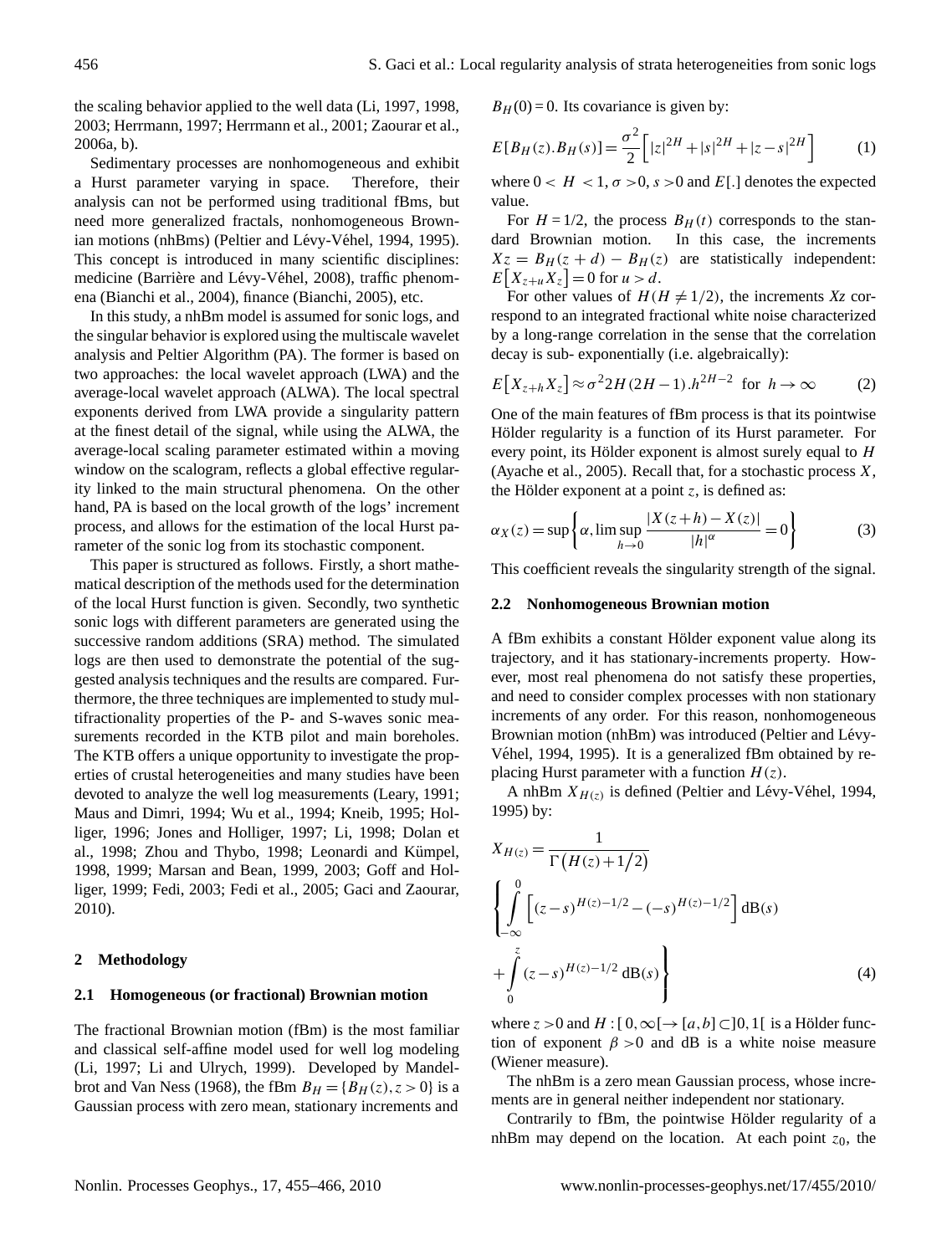pointwise Hölder exponent is almost surely equal to its Hurst exponent  $H(z_0)$  (Peltier and Lévy-Véhel, 1995; Benassi et al., 1997). Thus, a nhBm allows to describe phenomena whose regularity varies in space (or in time).

It is shown that a nhBm is locally asymptotically selfsimilar (lass): at each  $z$ , there exists an fBm with exponent  $H(z)$  which is "tangent" to the nhBm. In other terms, a path of a nhBm can be seen as the lumping of infinitesimal portions of fBms with well-chosen exponents.

# **2.3 Local Hurst function**

#### **2.3.1 Wavelet-based estimators**

The continuous wavelet transform (CWT) of a signal  $s(z)$  is given by (Goupillaud et al., 1985):

$$
S(a,b) = \frac{1}{\sqrt{a}} \int_{-\infty}^{\infty} s(z) \overline{g} \left( \frac{z-b}{a} \right) dz
$$
 (5)

where  $g(z)$  is the analyzing wavelet, "a" is a scale parameter and "b" is translation (the overlain symbol "–" denotes the complex conjugate).

The analyzing wavelet must possess a zero mean and a good localization in the depth- wavenumbers domains. Moreover, for the purpose of a multifractal analysis, it is also required to have  $n$  vanishing moments (i.e., to be orthogonal to some low order polynomials, up to the degree  $n-1$ :

$$
\int_{-\infty}^{+\infty} z^m g(z) dz = \hat{g}^{(m)}(0) = 0, \forall m, 0 \le m < n
$$
 (6)

Considering this property, the signal does not need a detrending operation in order to study its stochastic component (Malamud and Turcotte, 1999). In the present work, the choice of Morlet wavelet is motivated by its best simultaneous localisation in depth and in wavenumber, and its large number of vanishing moments.

The wavelet transform is a well adapted tool for studying scaling processes. Indeed, the scale invariance property can be made evident provided that the analyzing wavelet decreases quickly enough to zero and has enough vanishing moments (Holschneider, 1995):

$$
S(\lambda a, b_0 + \lambda b) \approx \lambda^{\alpha(b_0) + \frac{1}{2}} S(a, b_0 + b), \lambda > 0
$$
 (7)

As already mentioned, the Hölder exponent  $\alpha(b_0)$  at any position  $b_0$  is almost surely equal to the Hurst parameter H. This result establishes the statistical scale invariance of the CWT of fractal signals, and constitutes the main property of the CWT used in this study.

Since the scale " $a$ " is inversely proportional to the wavenumber k:

$$
a \propto 1/k \text{ and } b = z,\tag{8}
$$

the wavelet transform of the signal can be interpreted in wavenumber-depth  $(k-z)$  space instead of  $a - b$  space.

The scalogram,  $P(k, z)$ , can be defined as the square of the amplitude spectrum  $|S(k, z)|^2$ :

$$
P(k, z) = |S(k, z)|^2
$$
 (9)

for a fBm, it can be shown that for sufficiently large wavenumbers, it behaves like (Flandrin, 1992):

$$
P(k, z) = P'(z) \cdot k^{-\beta(z)} \propto k^{-\beta(z)}
$$
 (10)

where

$$
\beta(z) = 2H(z) + 1\tag{11}
$$

is the local spectral exponent which depends on the local Hurst parameter  $H(z)$  (or on the local Hölder exponent). This relationship is used later to estimate the Hurst function (or the regularity profile).

In this work, we will consider two approaches for the multiscale regularity analysis of the signal:

#### **Local wavelet approach**

It consists in estimating the spectral exponent  $\beta(z_0)$  at each point  $z<sub>0</sub>$ , by estimating the log-log slope of the scalogram  $P(k, z)$  with respect to the wavenumber (Li, 1998). The local Hurst parameter is then evaluated according to Eq. (11).

#### **Average-local wavelet approach**

In addition to LWA, we propose another approach called ALWA. At each position  $z_0$ , the average-local scalogram  $P_{\text{ave}}(k, z_0)$  is calculated by averaging the scalogram values within a moving L-length-window centered in  $z_0$ :

$$
P_{\text{ave}}(k, z_0) = \frac{1}{L} \int_{z_0 - L/2}^{z_0 + L/2} P(k, z) dz
$$
 (12)

Then, we estimate the average-spectral exponent represented by the log-log slope of the average-local scalogram with respect to the wavenumber. As previously, the Hurst parameter is evaluated from the average-spectral exponent using Eq. (11). The obtained Hurst curve is smoother and represents a more stable evaluation of the local regularity compared to the previous one resulting by LWA. However, sharp variations are smoothed out.

## **2.3.2 Peltier Algorithm**

The estimation of the local Hurst parameter of a nhBm process  $\{X(j), 0 \le j \le n\}$  of (n+1) samples is given by Peltier Algorithm (PA) (Peltier and Lévy-Véhel, 1995):

$$
\hat{H}(i) = -\frac{\log\left[\sqrt{\pi/2}S_{k,n}(i)\right]}{\log(n-1)}
$$
\n(13)

www.nonlin-processes-geophys.net/17/455/2010/ Nonlin. Processes Geophys., 17, 455[–466,](#page-0-0) 2010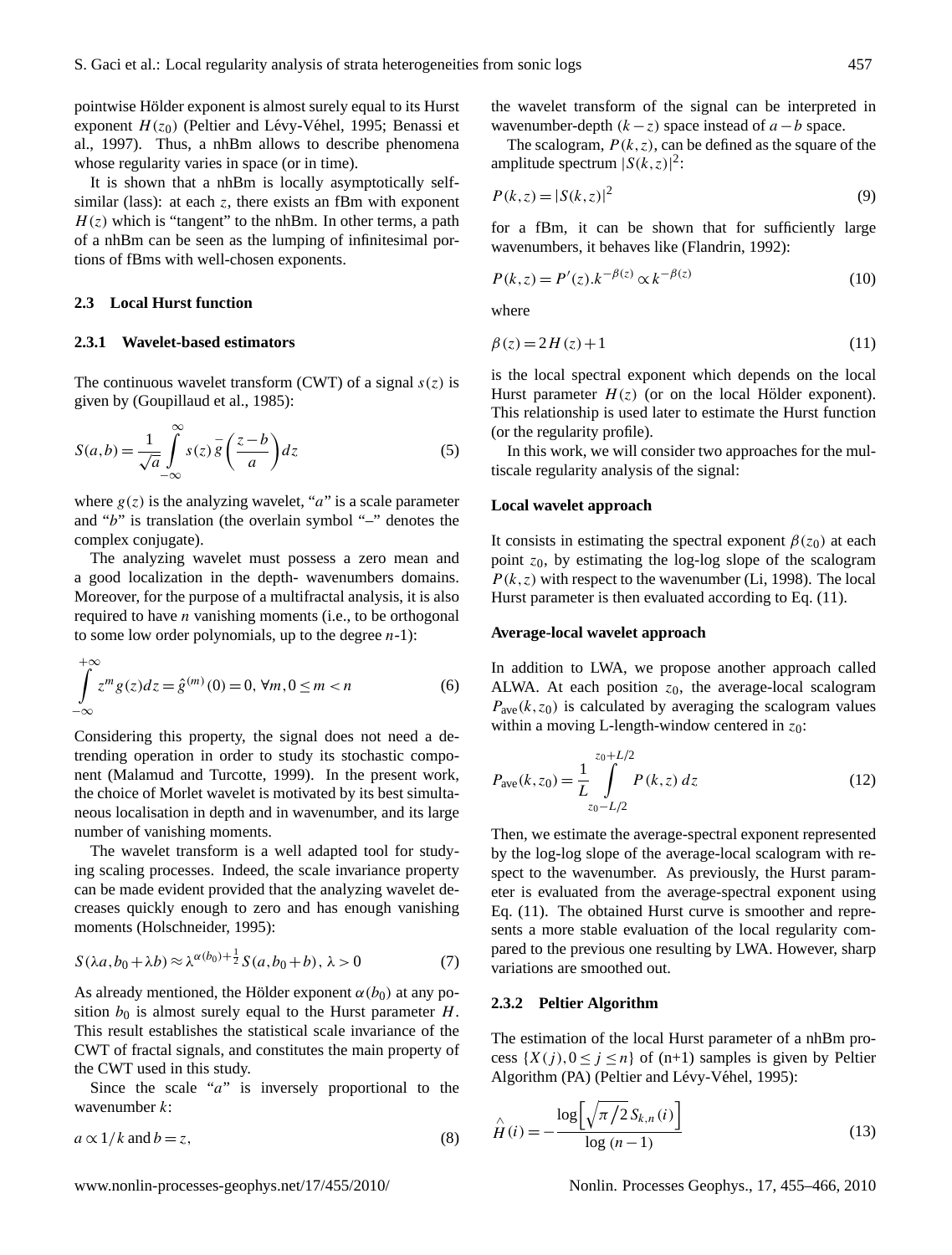| Parameters - Layers | IJ    | 1.2    | L3     | I 4    |
|---------------------|-------|--------|--------|--------|
| Number of samples   | 512   | 512    | 512    | 512    |
| Depth $(m)$         | 77.88 | 155.91 | 233.93 | 311.96 |
| Theoretical H-value | 02    | (14)   | 06     | 08     |

**Table 1.** Simulated four-layer geological model parameters.

**Table 2.** Statistical parameters of the obtained Hurst values corresponding to Fig. 1.

| Parameters – Methods        | I WA      | AI WA     | PA.    |
|-----------------------------|-----------|-----------|--------|
| H-values mean               | 0.3973    | 0.3703    | 0.4008 |
| H-values standard deviation | 0.0869    | 0.0791    | 0.0181 |
| <b>Bias</b>                 | $-0.0027$ | $-0.0297$ | 0.008  |

where  $S_{k,n}(i)$  is the local growth of the increment process

$$
S_{k,n}(i)
$$
  
=  $\frac{m}{n-1}$   $\sum_{j \in [i-k/2,i+k/2]} |X(j+1) - X(j)|, 1 < k < n$  (14)

where  $k$  is a fixed window size and  $m$  is the largest integer not exceeding  $n/k$ .

In contrast to the wavelet-based estimators, this algorithm can not be implemented on the real log data without trends removal.

In this study, the global trends removed from the velocity logs  $V(z)$  are considered linear:

$$
V_d(z) = V_0 + V_1 z \tag{15}
$$

where  $V_0$  and  $V_1$  are calculated by least-squares fitting procedures.

The analyzed part is the stochastic component  $s(z)$ , also called fractional fluctuation (Shiomi et al., 1997; Zaourar et al., 2006a), given by:

$$
s(z) = \frac{V(z) - (V_0 + V_1 z)}{V_0 + V_1 z} \tag{16}
$$

where z is the depth,  $V_0$  and  $V_1$  are coefficients determined by linear regression (least-squares fitting procedures).

It is worth noting that the trend removal and normalization (dividing by the trend) operations are required to get more accurate estimates of Hurst values as explained by Li (2003). The application of only one of these operations separately leads to negative estimates of Hurst values.

# **3 Application to synthetic sonic data**

First, the synthetic logs are used to show the potential of the three suggested methods LWA, ALWA and PA. The logs are



**Fig. 1.** Histograms of the Hurst values obtained by the three meth-1 ods: **(a)** LWA, **(b)** ALWA, **(c)** PA, from 1000 realizations of a synthe position  $(z = 121.77 \text{ m})$ , located in the second layer (theoretical thetic nhBm  $s(z)$  corresponding to a four-layer geological model at  $H$ -value = 0.4).

and constructed by setting: simulating N fBms with the parameters  $H(i)$ ,  $i = 1,...,N$ , Peltier and Lévy-Véhel (1995). A nhBm path is generated by  $\frac{S}{\text{simulating } N}$  fBms with the parameters  $H(i)$ ,  $i = 1$ 

$$
nhBm(i) = fBm_{H(i)}(i), i = 1,...,N
$$
\n(17)

mean and unit variance, and three of these are placed at abcity scissa 0,  $1/2$  and 1. Then, the values at the midpoints of above points are linearly interpolated to give five values. Five ranthe depth interval  $0 \le z \le 1$ . First, random values are generated based on a Gaussian probability distribution with zero the SRA algorithm (Turcotte, 1997). The latter considers Here, the fBms needed to generate a nhBm are modeled by dom values are generated with zero mean and a reduced variance  $V = (1/n)^{2H}$  (where *n* is the number of values generated by interpolation) and added to the above five values. Again these resulted five values are interpolated at midpoints and the same process is repeated until the desired number of points is obtained.

where  $V_0$  and  $V_1$  are calculated by least-squares fitting processed of the above five values.<br>
The analyzed part is the stochastic component  $s(z)$ , also and the same process is repeated until the desired annipoints<br>
a The depth sampling interval is selected as 0.1524 m (the interval used by the KTB sonic measurements; see below). For the purpose of assessing the accuracy of the three methods, we have generated 1000 realizations of a four-layer geological model whose parameters are given in Table 1. For each realization, the Hurst curves are estimated using the different techniques. At the position  $z = 121.77$  m, which is located in the second layer characterized by a theoretical Hurst value of 0.4, we established histograms of Hurst values obtained by the three methods (Fig. 1).

For all the methods, the histograms exhibit normal distributions centered at the theoretical H-value with the smallest standard deviations values for PA. For the waveletestimators, the standard deviations for ALWA are less than for LWA (Table 2). On the other hand, the biases of the estimators, calculated as the difference between the Hurst values mean and the theoretical Hurst value, are classified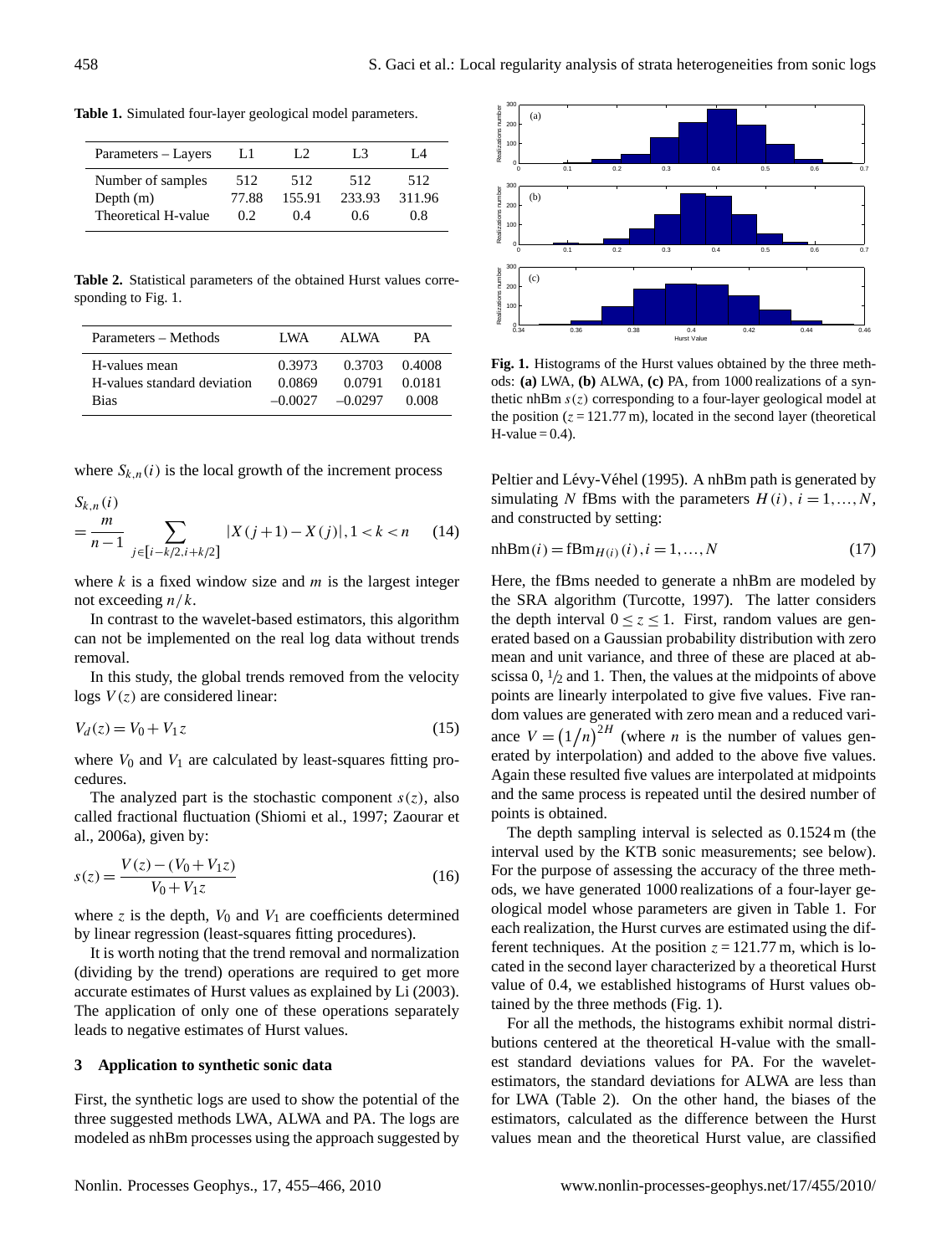| L1                  | L2    | L <sub>3</sub> | L4     | L5     | L6     | L7     | L8     | L9     | L10    | L11    | L12    |
|---------------------|-------|----------------|--------|--------|--------|--------|--------|--------|--------|--------|--------|
| 264                 | 248   | 16             | 512    | 32     | 256    | 256    | 64     | 256    | 16     | 64     | 64     |
| 40.08               | 77.88 | 80.31          | 158.34 | 163.22 | 202.23 | 241.25 | 251.00 | 290.02 | 292.46 | 302.21 | 311.96 |
| 0.1                 | 0.2   | $\overline{0}$ | 0.1    | 0.3    | 0.5    | 0.4    | 0.6    | 0.9    | 0.7    | 0.4    | 0.1    |
| 0.106               | 0.173 | 0.090          | 0.091  | 0.221  | 0.481  | 0.406  | 0.511  | 0.846  | 0.467  | 0.334  | 0.139  |
| Parameters – Layers |       |                |        |        |        |        |        |        |        |        |        |

**Table 3.** Simulated multi-layer geological model parameters.

in the following ascending order: PA, LWA and ALWA. Definitely PA presents the smallest values of the standard deviations and the bias. These results show that PA is the best algorithm yielding an accurate estimation of Hurst values.

Again, the robustness of PA is checked on a synthetic log corresponding to a multi-layer geological model (Fig. 2a) whose parameters are defined in Table 3. From Fig. 2b, it can be seen that the regularity profile obtained by PA allows for the identification of the twelve geological layers composing the modeled log. The transition between two contiguous layers is marked by a H-value jump discontinuity. On the other hand, the estimated  $H(z)$  curve seems to globally coincide with the theoretical curve except for a limited number of depth intervals.

## **4 Application to real sonic data**

# **4.1 Sonic measurements at the KTB boreholes**

This section is devoted to the analysis of sonic log data recorded at two scientific deep boreholes: the so called pilot hole (VB, 4 km) and the ultra deep main hole (HB, 9.1 km), drilled for the German Contienental Deep Drilling Program (KTB). The drilling site is located in south-eastern Bavaria (Oberpfalz), about 200 km NNE of Munich (Germany). The two KTB wells, separated by 200 m, are largely cased and accessible to nearly bottom hole. The wells go through the crystalline metamorphic rocks of a Hercynian continental collision zone. The drilled section is dominated by paragneisses and metabasites, and shows the presence of many faults, cataclastic shear zones, aplitic and lamprophyric dikes (Weber and Vollbrecht, 1989).

In the present paper, the whole sonic log data of the pilot borehole (VB) recorded in the depth interval (28.194– 3990.137 m) is used. Whereas, for the main borehole (HB), only the data measured in the depth interval 290.017– 4509.97 m is considered. Both logs are recorded with the same sampling interval (0.1524 m). For the sake of clarity, the following notations: VB-Vp, VB-Vs, HB-Vp and HB-Vs are used to indicate the P-wave velocity (Vp), the S-wave velocity (Vs) recorded respectively at the pilot borehole (VB) and the main borehole (HB).



**Fig. 2.** (a) A synthetic nhBm  $s(z)$  corresponding to a simulated  $\frac{1}{2}$  mutu-layer geological model. (b) Eocal changes of the Hurst parameter  $H(z)$  obtained by PA. Blue: theoretical H-values, Red: calmulti-layer geological model. **(b)** Local changes of the Hurst paculated H-values and Gray: layer limits.

**Table 4.** Least-squares fitting coefficients  $(V_0$  and  $V_1)$  related to sonic logs (VB, pilot borehole; HB, main borehole).

| Type        | $V_0$ (m/s) | $V_1(1/s)$ |
|-------------|-------------|------------|
| $VB$ - $Vp$ | 5527        | 0.1222     |
| VB-Vs       | 3182        | 0.1073     |
| $HB-Vp$     | 5693        | 0.1479     |
| $HB-Vs$     | 3091        | 0.1221     |

The least-squares fitting coefficients corresponding to the analyzed sonic logs are summarized in Table 4. For each sonic log data, the depth-Hurst function  $H(z)$  is estimated by the three methods: LWA, ALWA and PA, and is noted respectively as:  $H_{LWA}(z)$ ,  $H_{LWA}(z)$  and  $H_{PA}(z)$ .

Then, using a lithologic sketch of the study area, a correlation between the regularity profiles  $H(z)$  and the lithology of the strata is established. The geological formations crossed by the wells in the studied depth intervals are: amphibolite units (AU), gneiss units (GU), and variegated units (VU).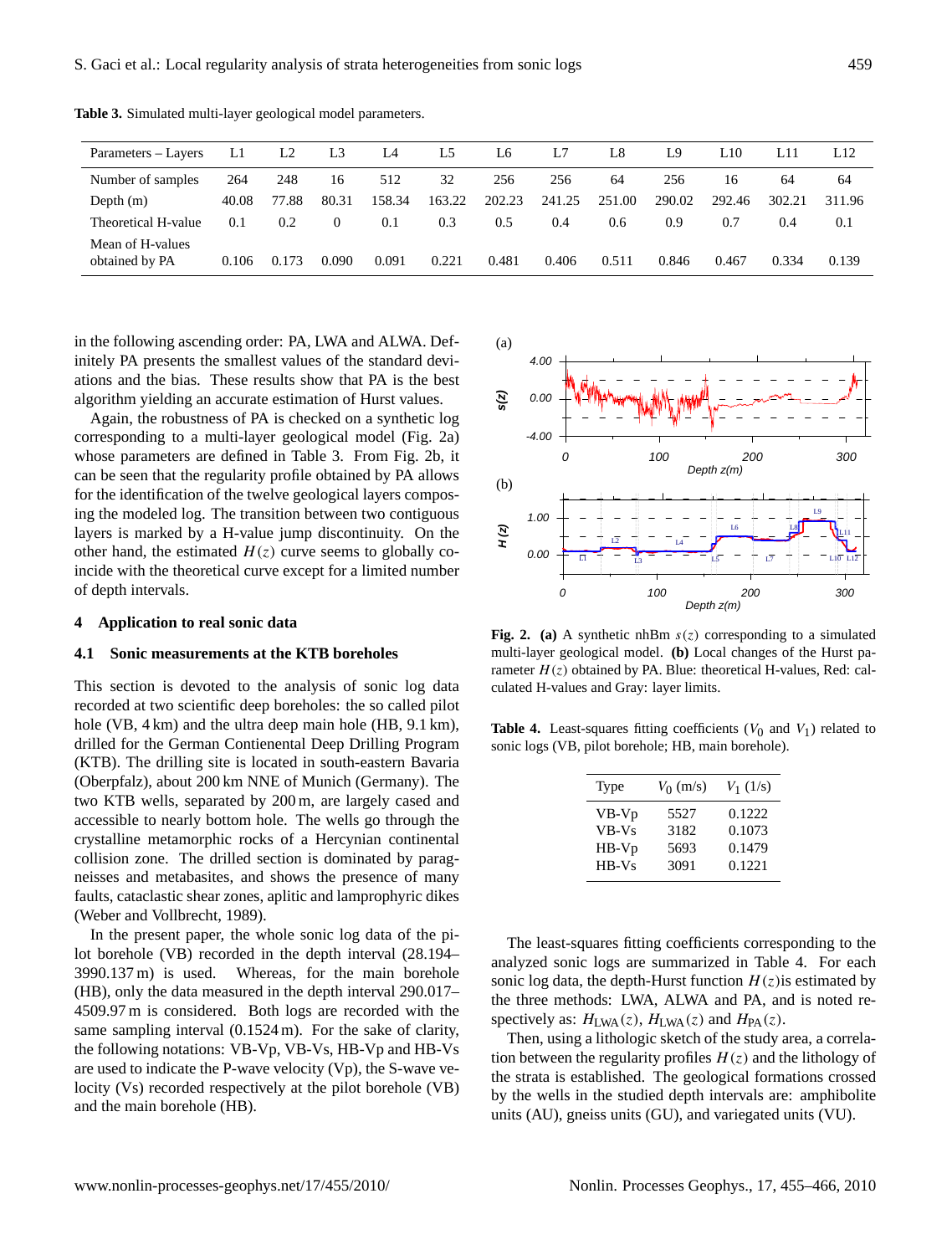# **4.2 Results and discussion**

The regularity profiles obtained from the sonic logs recorded at the pilot and the main boreholes are presented, respectively, in Figs. 3 and 4. Considering a geological section crossing the KTB wells, a lithological segmentation is carried out on the estimated Hurst curves. The variation of the resulted Hurst values with depth allowed to put in evidence the following lithological units: AU1-AU2-AU3 (for amphibolite units), GU1-GU2-GU3 (for gneiss units), and VU1– VU2 (for variegated units), which are delimited by a gray line. In addition, five (resp. six) faults: F1–F5 (resp. F1–F6), shown in blue line, are identified, respectively, in Figs. 3 and 4.

From these figures, it can be noticed that the Hurst functions  $H<sub>LWA</sub>(z)$  seem to be rough which makes them difficult to interpret; thus the local lithological changes and the different faults contacts are not clearly detected. This is why our analysis is focused on the Hurst functions obtained by the other methods  $(H_{ALWA}(z)$  and  $H_{PA}(z)$ ). In order to give a statistical significance to the changes of the Hurst coefficient value, the Hurst functions are presented with statistical error bars.

The Hurst functions  $H_{ALWA}(z)$  presented in Figs. 3d1, d2, and 4d1, d2, are smoother than  $H<sub>LWA</sub>(z)$ , but both Hurst functions exhibit a similar behavior. However, the  $H_{PA}(z)$ curves are characterized by a slightly different behavior and a high smoothness level compared to the previous ones (Figs. 3e1, e2, and 4e1, e2). The Hurst values obtained from all the analyzed velocity logs are generally less than 0.5.

The established lithological subdivision showed that the layers' boundaries correspond to the local extrema (maxima or minima) of the Hurst function even if they are not noticeable on the sonic logs. All the amphibolite units are well identified on the Hurst curves estimated by ALWA and PA for all the logs. Their bounds correspond to variations of the seismic wave velocity. However, for the gneiss units, only GU1 is identifiable on the regularity profiles and the velocity logs. The GU2 is not put in evidence on the Hurst function of HB-Vp log estimated using PA, while GU3 is not detected on the regularity profiles of HB-Vp and VB-Vs logs obtained, respectively, by ALWA, and by both methods (PA and ALWA). This unit is also not recognized on the regularity profiles of VB-Vp and HB-Vs logs estimated by PA. It is worth noting that the limits of GU2 and GU3 do not correspond to any abrupt changes on the velocity logs. Regarding the variegated units, these are noticeable on the regularity profiles, but not on the velocity logs. The subunit VU1 is identified on all the regularity profiles, while VU2 is recognized on the Hurst functions obtained by ALWA from VB-Vp, VB-Vs and HB-Vs logs. The latter unit is also put in evidence by ALWA and PA on the regularity profiles corresponding to HB-Vp log.

The main problem met during the lithological segmentation is the presence of some peaks and lows of the regularity profile in between the geological subunits. These values originated from the fluid-filled fractures because the seismic wave velocity behavior with depth indicated the dominating effect of the fluid-filled fractures, cataclastic fracture zones and heterogeneity (Harjes et al., 1997; Pechnig et al., 1997; Baisch and Harjes, 2003; Rabbel et al., 2004). The Hurst values are compared with the porosity values estimated by Pechnig et al. (1997) at the pilot and the main boreholes as shown in Figs. 5 and 6. The authors interpreted porosities in the range of the calibration data  $\left( < 4\% \right)$  as true matrix porosities whereas higher porosities are considered as indications of fluid-filled fracture zones. It is established that the local extrema values of the regularity profiles correspond to the fractures zones characterized by high values of porosity.

As mentioned above, the amphibolites units are completely identifiable on the analyzed velocity logs, in contrast with Gneiss and Variegated Units. Only the GU1 unit is reflected by the velocity change on all the sonic logs. This point may be explained by the fact that amphibolites exhibit faster velocities (Vp and Vs) than gneiss and variegated units, characterized by close velocity values which make them difficult to differentiate on the sonic logs (Goff and Holliger, 1999).

It is important to outline that the faults (F1, F4, F5 and F6) are identified on the Hurst functions (Figs. 3c1–e1, c2–e2, and 4c1–e1, c2–e2). Their locations correspond generally to the local minima of the regularity profile. It can also be observed that each fault is accompanied by abrupt velocity changes except for the fault F4 on the Hurst logs obtained from VB sonic logs.

In addition, the faults F2 and F3 do not correspond to any change of velocity but they are put in evidence on some regularity profiles. The fault F2 is identified on the Hurst functions estimated from HB-Vp and HB-Vs logs by ALWA, and on the Hurst functions estimated from VB-Vp and VB-Vs logs using ALWA and PA. On the other hand, the fault F3 is outlined by ALWA on the Hurst logs estimated from VB-Vs and HB-Vp logs, and by ALWA and PA from VB-Vp log. This result may be explained by the fact that these faults (F2 and F3) are located completely within the gneiss unit GU2. For recall, our algorithms deal with the regularity of the signal and not with its amplitude variation. Then, each regularity fluctuation of the velocity is captured by the Hurst exponent, and constitutes the efficiency of detecting some lithological heterogeneities not identified on log measurements, such as the case of the faults F2 and F3.

Now, we illustrate the relationship between the obtained Hurst values and the lithology by investigating H-value mean versus the three methods for each lithological unit. The amphibolites are characterized by H-values mean varying from 0.185 to 0.379 for LWA, from 0.082 to 0.297 for ALWA and from 0.398 to 0.478 for PA. However Fedi et al. (2005) estimated H-values for this lithological unit between 0.25 and 0.3 for density and magnetic susceptibility logs, and between 0.45 and 0.7 for self potential and resistivity logs.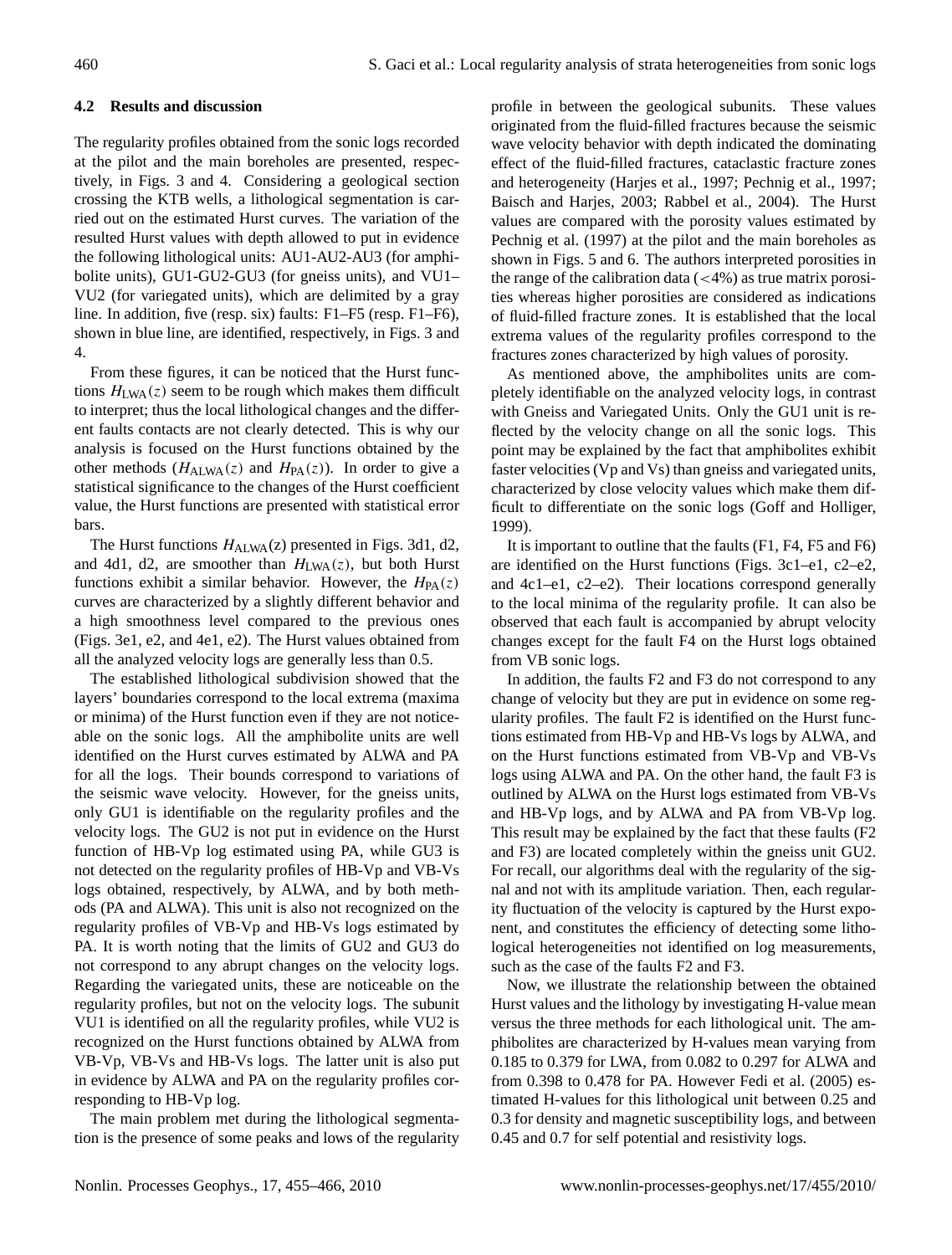

Fig. 3. Results obtained from sonic measurements recorded at the pilot borehole (VB). (a1), (b1), (c1), (d1) and (e1) correspond to P-wave velocity log, while (a2), (b2), (c2), (d2) and (e2) are related to 3-wave velocity log.<br>Velocity logs (in red) and their respective global linear trends (in blue): (a1)Vp(z) (a2)Vs(z). velocity log, while **(a2)**, **(b2)**, **(c2)**, **(d2)** and **(e2)** are related to S-wave velocity log.

Fractional fluctuations: (b1)Sp(z) (b2)Ss(z) extracted, respectively, from (a1) and (a2).

Local changes of the Hurst parameter  $H(z)$  obtained by: LWA: (c1) and (c2); ALWA: (d1) and (d2); and PA: (e1) and (e2); (d1), (d2), (e1) and (e2) are presented with statistical error bars. **(f)** A lithologic sketch modified from [http://icdp.gfz-potsdam.de/html/ktb.](http://icdp.gfz-potsdam.de/html/ktb) Blue line: faults contacts; gray line: lithological changes.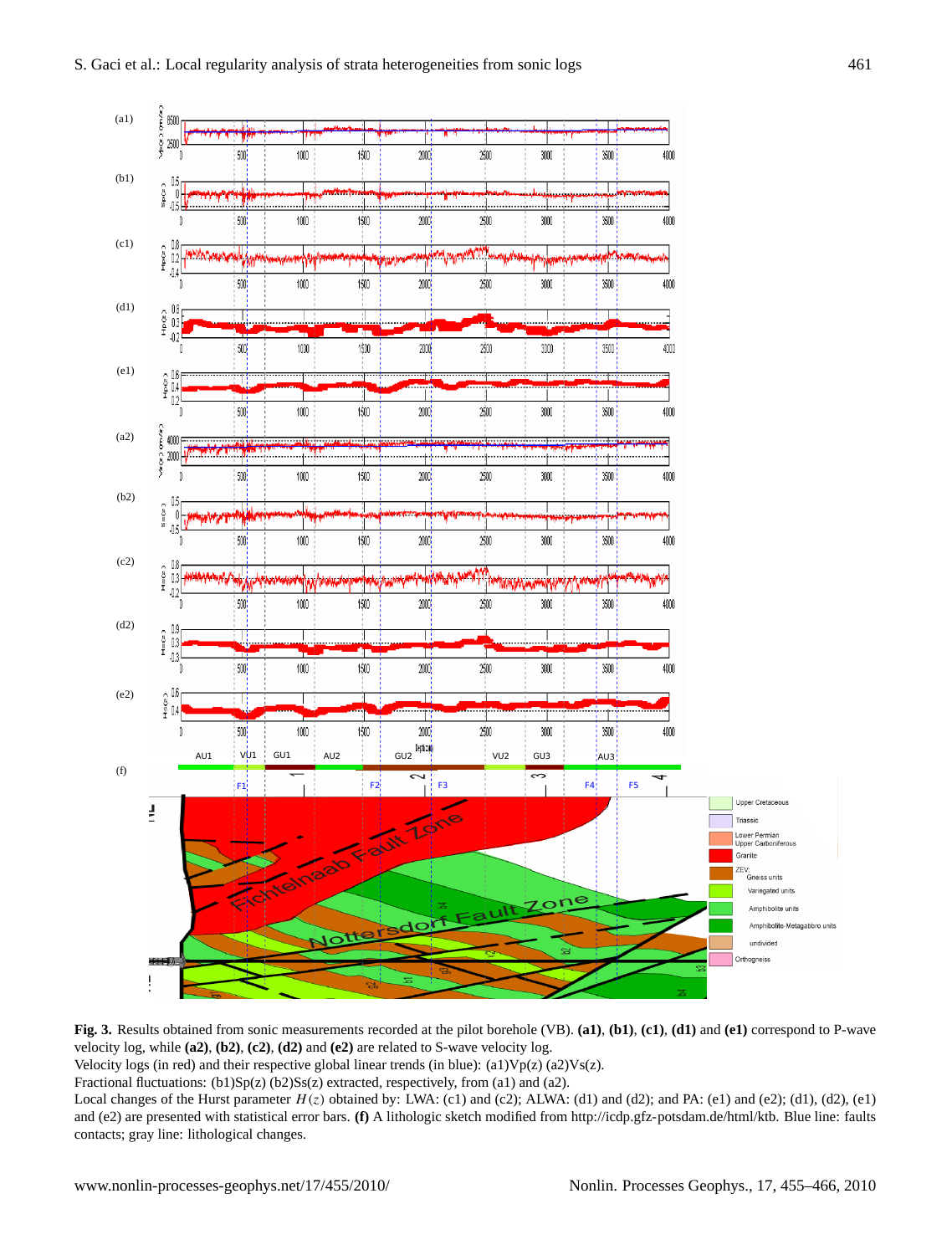

Fig. 4. Results obtained from sonic measurements recorded at the main borehole (HB). The same abbreviations as in Fig. 3.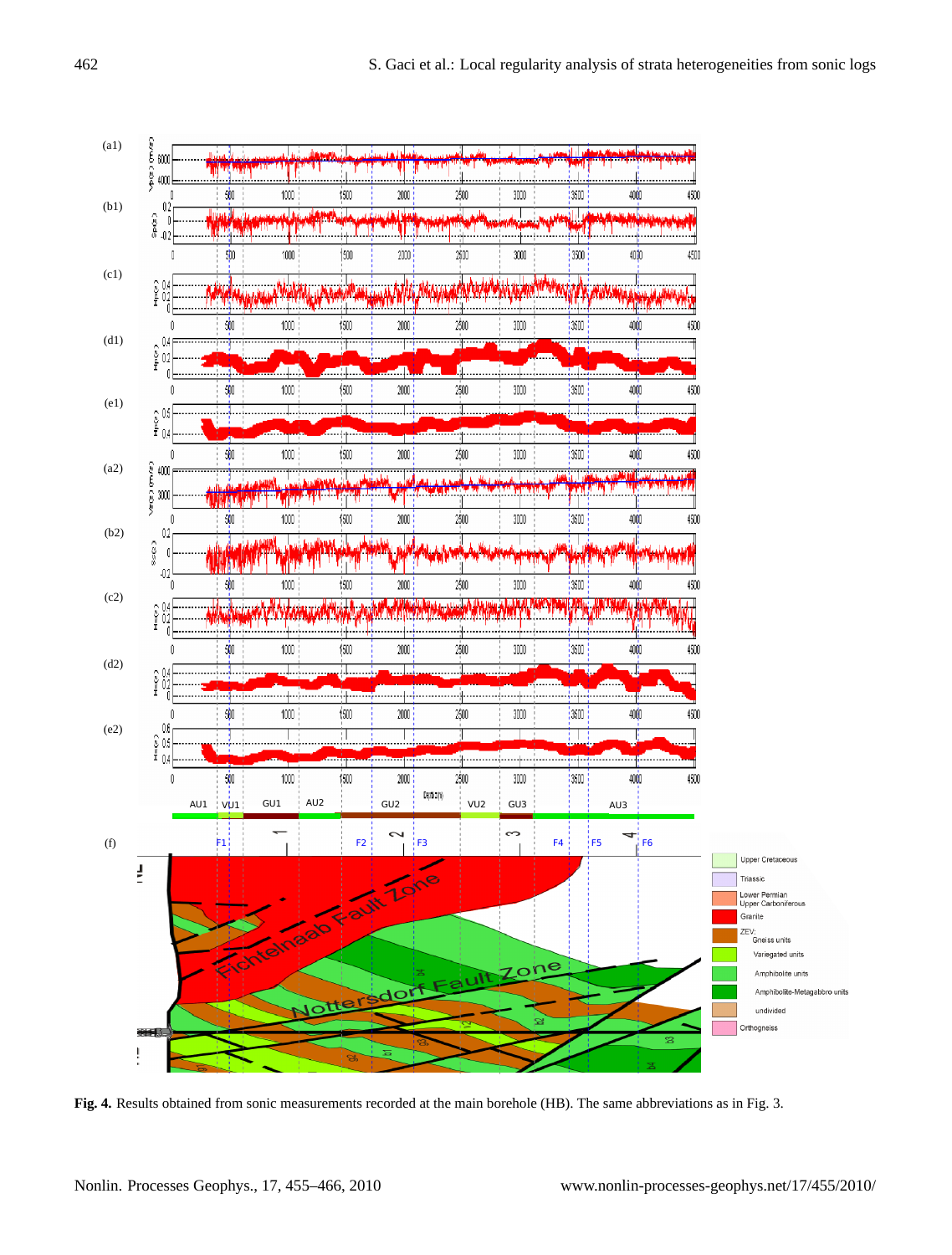

Fig. 5. log. **(a1)**, **(b1)**, and **(c1)** correspond to P-wave velocity log, while **(a2)**, **(b2)**, and **(c2)** are related to S-wave velocity log. **Fig. 5.** A comparison between the Hurst functions obtained from sonic logs recorded at the pilot borehole (VB) and the estimated porosity Local changes of the Hurst parameter  $H(z)$  obtained by: LWA: (a1) and (a2); ALWA: (b1) and (b2); and PA: (c1) and (c2); (b1), (b2), (c1) and (c2) are presented with statistical error bars. **(d)** A porosity estimation modified from Pechnig et al. (1997).

Besides, the GU crossed by the wells exhibit H-values mean varying from 0.146 to 0.389 for LWA, from 0.026 to 0.304 for ALWA and from 0.419 to 0.497 for PA. However, Fedi et al. (2005) found that the Hurst value varies from 0.45 to 0.55.

Finally, the VU are described by H-values mean ranges between 0.164 and 0.348 for LWA, 0.073 and 0.274 for ALWA, 0.367 and 0.485 for PA. While Fedi et al. (2005) estimated Hurst values by a multiscale analysis in an interval from 0.3 to 0.45 for all the used logs.

The accuracy of the results may be assessed by using standard deviation values calculated for Hurst curves according to each lithological unit. For AU, this parameter ranges between 0.073 and 0.129 for LWA, 0.020 and 0.109 for ALWA and 0.008 and 0.025 for PA. While for GU, it ranges between 0.088 and 0.158 for LWA, 0.037 and 0.135 for ALWA, and 0.004 and 0.048 for PA. Regarding VU, the value of this parameter varies from 0.067 to 0.185 for LWA, 0.019 to 0.146 for ALWA, and from 0.006 to 0.028 for PA. We can say that the PA results are the closest ones to those obtained by Fedi et al. (2005) and exhibit the most accuracy.

For comparison, the global spectral exponents obtained by different researches from KTB logs are gathered in Table 5. The spectral exponents related to our study are

by power spectrum technique. The second cause is the sencalculated from average Hurst values which are obtained by the three methods (LWA, ALWA and PA) for each sonic log. They are slightly different from other results, except those estimated by Leonardi and Kümpel (1998) using the  $R/S$ analysis. These authors found that the H values estimated by the R/S technique are consistently much greater than those determined by the power spectrum technique. Feder (1988) demonstrated that  $R/S$  yields biased results if  $H$  is not close to 0.7. In addition, Li (2003) assigned the discrepancy between the results of the two techniques to two main causes. First, well logging data are generally fBm processes, thus applying R/S directly on raw well-log data instead of their incremental series always leads erroneously to a high estimated H value ( $H > 0.85$ ). However, the analysis of incremental series by  $R/S$  gives the  $H$  estimate close to that obtained sitivity of R/S to the modifications affecting well log data. Indeed, the incremental series gives the best estimate of  $H$ value because these have the shortest transient zone and the highest correlation coefficient from least-squares regression.

This discrepancy of the estimated Hurst values might be due to the different processing of the data series (e.g. filtering procedures, detrending) and to the use of several algorithms for assessing the coefficients (spectral or Hurst Exponents).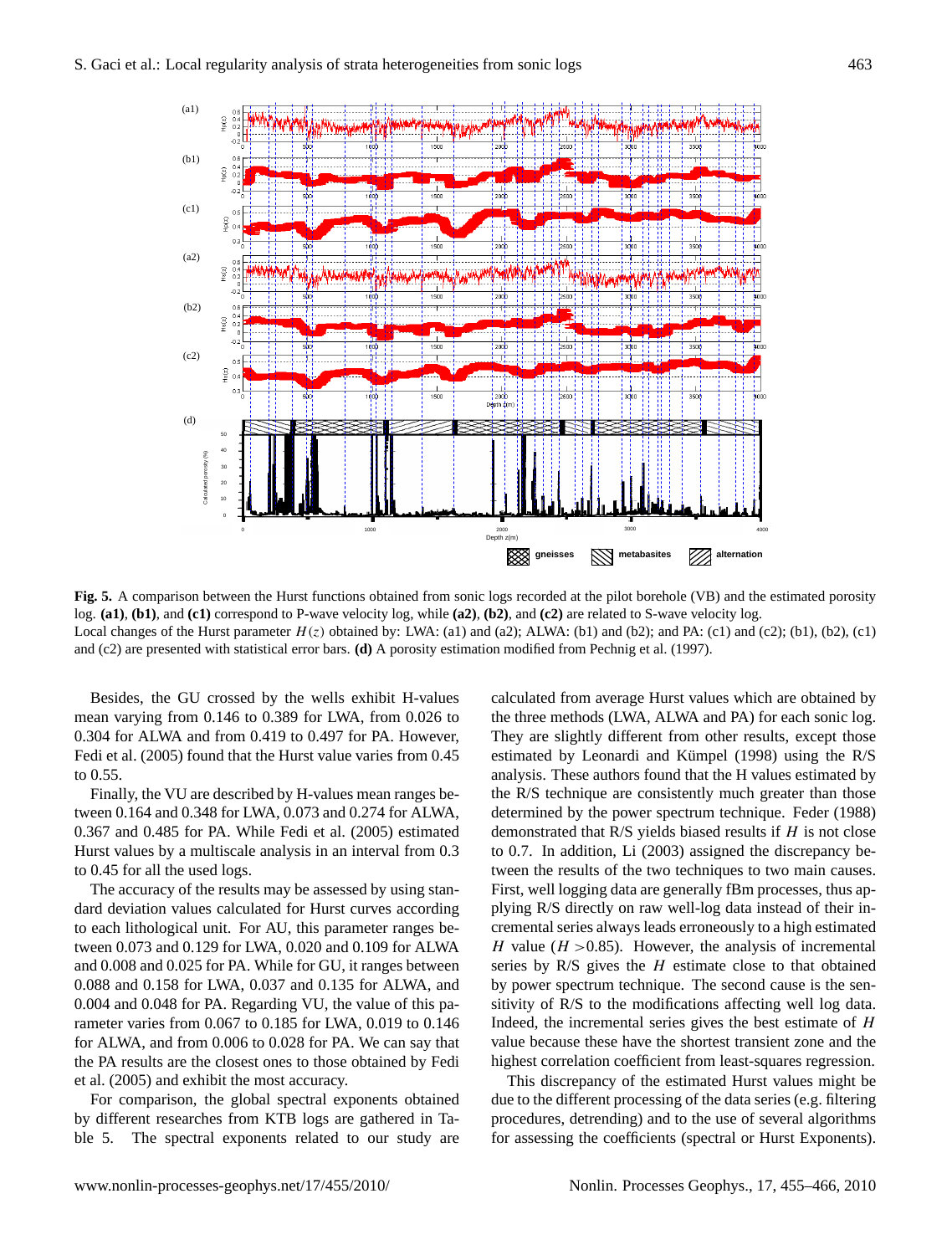| Physical property - Well | KTB-HB<br>(main hole)                                                                                                                                                                                                               | KTB-VB<br>(pilot hole)                                                                                                                                                |
|--------------------------|-------------------------------------------------------------------------------------------------------------------------------------------------------------------------------------------------------------------------------------|-----------------------------------------------------------------------------------------------------------------------------------------------------------------------|
| Vp                       | $1^{(1)}$ , 1.11±0.04 <sup>(2)</sup> , 1.0±0.1 <sup>(3)</sup> , 2.54±0.04 <sup>*(4)</sup><br>$1.07 \pm 0.1^{(5)}$ , $1.132 \pm 0.0075^{(6)}$ , $0.97 \pm 0.005^{(8)}$ ,<br>$1.1^{(9)}$ , $1.20 \sim 1.24^{*(11)}$ , $1.577^{*(17)}$ | $1.11 \pm 0.04^{(2)}$ , $0.9 \pm 0.1^{(3)}$ ,<br>$2.64 \pm 0.04^{*(4)}$ , $1.25 \pm 0.004^{(8)}$ ,<br>$1.20 \sim 1.24^{*(11)}$ , $1.551^{*(16)}$ .<br>$1.543^{*(17)}$ |
| <b>Vs</b>                | $1.18 \pm 0.04^{(2)}$ , $1.2 \pm 0.1^{(3)}$ ,<br>$2.42 \pm 0.04^{*(4)}$ , $0.98^{(7)}$ , $1.46^{(10)}$ ,<br>$1.671^{*(17)}$                                                                                                         | $1.18 \pm 0.04^{(2)}$ , $1.0 \pm 0.1^{(3)}$ ,<br>$2.68 \pm 0.06^{*(4)}$ .<br>$1.553^{*(16)}$ , $1.522^{*(17)}$                                                        |
| Deep resistivity         | $1.5 \pm 0.1^{(3)}$ , $2.34 \pm 0.04^{*(4)}$                                                                                                                                                                                        | $1.1 \pm 0.1^{(3)}$ , $2.62 \pm 0.04^{*(4)}$                                                                                                                          |
| Shallow resistivity      | $1.9\pm0.1^{(3)}$ , $2.22\pm0.04^{*(4)}$                                                                                                                                                                                            | $0.9\pm0.1^{(3)}$ , 2.48 $\pm0.04^{*(4)}$                                                                                                                             |
| Neutron porosity         | $1.2 \pm 0.1^{(3)}$ , $2.54 \pm 0.06^{*(4)}$                                                                                                                                                                                        | $1.1 \pm 0.1^{(3)}$ , $2.24 \pm 0.04^{*(4)}$ , $1.37^{(7)}$                                                                                                           |
| Gamma                    | $1.4\pm0.1^{(3)}$ , $2.58\pm0.04^{*(4)}$ , $1.46\pm0.13^{(5)}$                                                                                                                                                                      | $1.7\pm0.1^{(3)}$ , $2.36\pm0.06^{*(4)}$                                                                                                                              |
| Density                  | $1.2\pm0.1^{(3)}$ , $2.64\pm0.04^{*(4)}$ , $1.31^{(7)}$                                                                                                                                                                             | $0.6\pm0.1^{(3)}$ , 2.36 $\pm0.06^{*(4)}$                                                                                                                             |
| Magnetic susceptibility  | $1.4\pm0.1^{(3)}$ , $2.18\pm0.06^{*(4)}$ , $0.5-2^{(13)}$ , $1.54^{(14)}$ , $1.66^{(15)}$                                                                                                                                           | $1.0\pm0.1^{(3)}$ , $2.52\pm0.04^{*(4)}$ , $0.4^{(12)}$                                                                                                               |

## **Table 5.** Spectral exponents for the KTB physical logs obtained from previous works.

<sup>∗</sup> Estimations from the Hurst exponents using Eq. (11).

Sources: <sup>(1)</sup>Goff and Holliger (1999), covariance; <sup>(2)</sup>Jones and Holliger (1997), robust power spectrum; <sup>(3)</sup>Leonardi and Kümpel (1998), power spectrum (periodogram); <sup>(4)</sup>Leonardi and Kümpel (1998), rescaled-range; <sup>(5)</sup>Marsan and Bean (1999), power spectrum; <sup>(6)</sup>Marsan and Bean (1999), structure function, <sup>(7)</sup>Marsan and Bean (2003), power spectrum; <sup>(8)</sup>Wu et al. (1994), power spectrum, <sup>(9)</sup>Dolan and Bean (1997), power spectrum; <sup>(10)</sup>Dolan and Bean (1997), rescaled-range; <sup>(11)</sup>Holliger (1996), autocovariance; <sup>(12)</sup>Maus and Dimri (1994), power spectrum; <sup>(13)</sup>Zhou and Thybo (1998), power spectrum; <sup>(14)</sup>Fedi (2003), power spectrum; <sup>(15)</sup>Fedi (2003), wavelet power spectrum; <sup>(16)</sup>Gaci and Zaourar (2010), Bianchi's algorithm, average of Hurst values;  $(17)$  this study, average of Hurst values obtained by the three methods.



log. The same abbreviations as in Fig. 5. **Fig. 6.** A comparison between the Hurst functions obtained from sonic logs recorded at the main borehole (HB) and the estimated porosity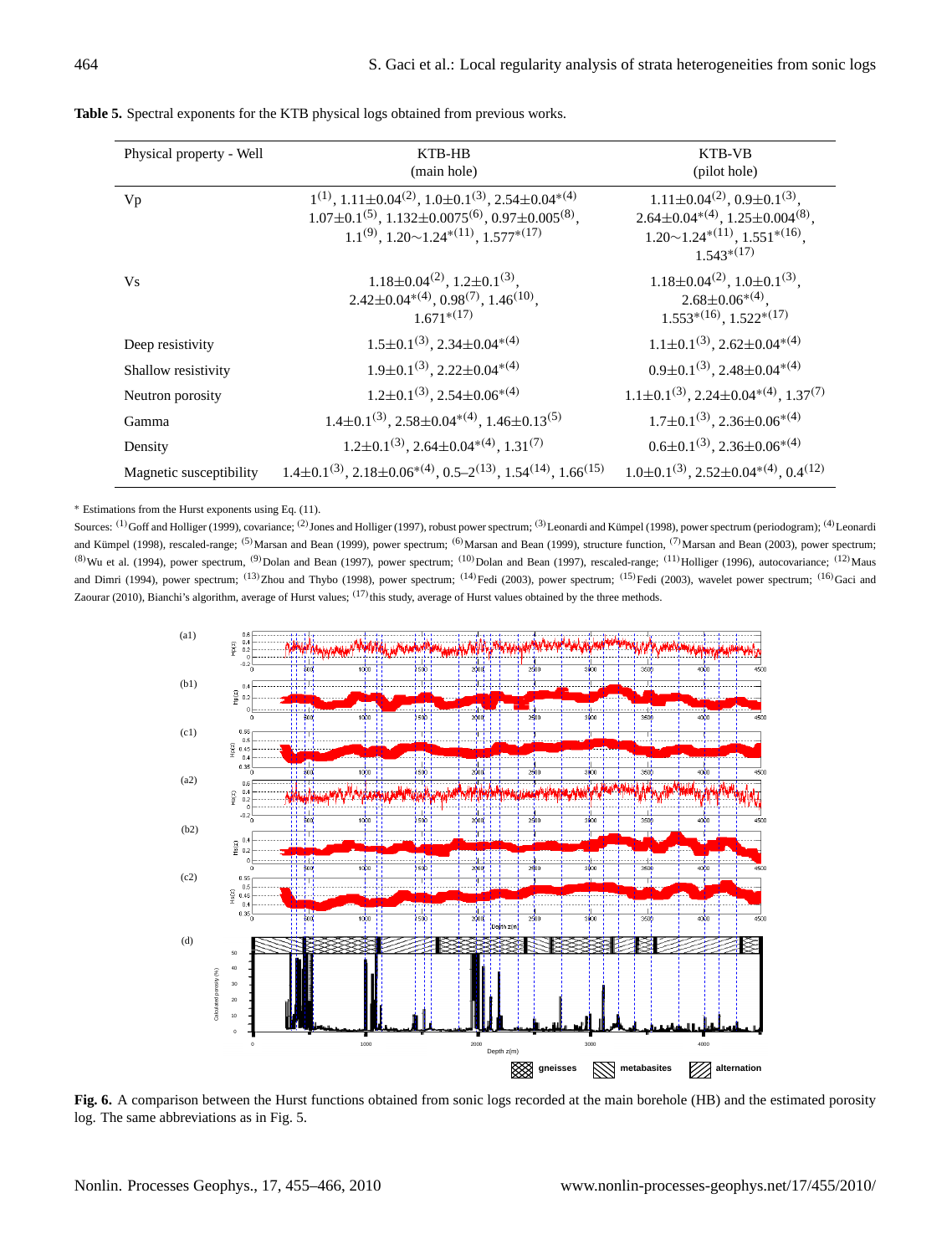In our work, the obtained  $H$  values are close those derived from the previous researches. That establishes the robustness of the proposed approaches.

## **5 Conclusions**

The logs multifractionality may be characterized by the local Hurst functions estimated using LWA, ALWA and PA. The application of these techniques on synthetic models showed that PA led to the best results. The estimated Hurst values are the closest ones to the theoretical values with the least error, and the transition between two adjacent sequences is marked by a H-value jump discontinuity. Furthermore, the application is extended to real sonic logs recorded at KTB wells (VB-Vp, VB-Vs, HB-Vp and HB-Vs). The regularity profiles obtained from the logs allowed to identify the lithological discontinuities (the faults and the bounds of the geological sequences crossed by the wells), even if the latter do not appear on the sonic logs. Indeed, the lithological changes correspond to the local extrema of the Hurst function. Some peaks and lows of the Hurst values located within lithological units are related to the fluid-filled fractures. Overall, the Hurst function derived from sonic logs is strongly correlable with the lithology of the drilled formations. It may then constitute an attribute for characterizing the subsoil heterogeneity. An extended study to other borehole measurements is in progress in order to establish the correspondence between the Hurst value and the geological features of stratigraphic sequences.

*Acknowledgements.* We would like to thank Ashutosh Chamoli, Peter Shebalin and an anonymous reviewer for their fruitful pieces of advice and comments.

Edited by: L. Telesca Reviewed by: three anonymous referees

### **References**

- Arizabalo, R. D., Oleschko, K., Korvin, G., Ronquillo, G., and Cedillo-Pardo, E.: Fractal and cumulative trace analysis of wireline logs from a well in a naturally fractured limestone reservoir in the Gulf of Mexico, Geofis. Int., 43(3), 467–476, 2004.
- Arizabalo, R. D., Oleschko, K., Korvin, G., Lozada, M., Castrejón, R., and Ronquillo, G.: Lacunarity of geophysical well logs in the Cantarell oil field, Gulf of Mexico, Geofis. Int., 45(2), 99–113, 2006.
- Ayache, A., Benassi, A., Cohen, S., and Lévy-Véhel, J.: Regularity and identification of generalized multifractional Gaussian processes, in: Séminaire de Probabilités XXXVIII, Lecture Notes in Math., Springer, Berlin, 1857, 290–312, 2005.
- Baisch, S. and Harjes, H.-P.: A model for fluid-injection-induced seismicity at the KTB, Germany, Geophys. J. Int., 152, 160–170, 2003
- Bansal, A. R. and Dimri, V. P.: Self-affine gravity covariance model for the Bay of Bengal, Geophys. J. Int., 161, 21–30, 2005.
- Barrière, O. and Lévy-Véhel, J.: Local Holder regularity-based modeling of RR intervals CBMS 2008, 21st IEEE International Symposium on Computer-Based Medical Systems, Finland, 2008.
- Benassi, A., Jaffard, S., and Roux, D.: Gaussian processes and pseudodifferential elliptic operators, Rev. Mat. Iberoamericana, 13(1), 19–81, 1997.
- Bianchi, G. R., Vieira Teles, F. H., and Ling, L. L.: Predictive Dynamic Bandwidth Allocation Based on Multifractal Traffic Characteristic, edited by: Dini, P., Lorenz, P., and Souza, J. N., Springer-Verlag Berlin Heidelberg, SAPIR 2004, LNCS 3126, 21–30, 2004.
- Bianchi, S.: Pathwise Identification of the Memory Function of the Multifractional Brownian Motion with Application to Finance, International Journal of Theoretical and Applied Finance, 8(2), 255–281, 2005.
- Chamoli, A., Bansal, A. R., and Dimri, V. P.: Wavelet and rescaled range approach for the Hurst coefficient for short and long time series, Comput. Geosci., 33, 83–93, 2007.
- Dolan, S. S. and Bean, C. J.: Some remarks on the estimation of fractal scaling parameters from borehole wire-line logs, Geophys. Res. Lett., 24(10), 1271–1274, 1997.
- Dolan, S. S., Bean, C. J., and Riolet, B.: The broad-band fractal nature heterogeneity in the upper crust from petrophysical logs, Geophys. J. Int., 132, 489–507, 1998.
- Feder, I.: Fractals, Plenum, New York, 283 pp., 1988.
- Fedi, M.: Global and Local Multiscale Analysis of Magnetic Susceptibility Data, Pure Appl. Geophys., 160, 2399–2417, 2003.
- Fedi, M., Fiore, D., and La Manna, M.: Regularity Analysis applied to well log data, Fractal behaviour of the Earth System, Chapter 4, 63-82, doi:10.1007/3-540-26536-8<sub>-</sub>4, 2005.
- Flandrin, P.: Wavelet analysis and synthesis of Fractional Brownian Motion, IEEE transformation on Information Theory, 38, 910– 917, 1992.
- Gaci, S. and Zaourar, N.: Heterogeneities characterization from velocity logs using multifractional Brownian motion, Arab J. Geosci., in press, doi:10.1007/s12517-010-0167-5, 2010.
- Goff, J. A. and Holliger, K.: Nature and origin of upper crustal seismic velocity fluctuations and associated scaling properties: Combined stochastic analyses of KTB velocity and lithology logs, J. Geophys. Res., 104(B6), 13169–13182, 1999.
- Goupillaud, P., Grossmann, A., and Morlet, J.: Cycle-octave and related transforms in seismic signal analysis, Geoexploration, 23, 85–102, 1985.
- Hardy, H. H. and Beier, R. A.: Fractals in Reservoir Engineering, World Scientific, Singapore, 359 pp. 1994.
- Harjes, H.-P., Bram, K., Dürbaum, H.-J., et al.: Origin and nature of crustal reflections: Results from integrated seismic measurements at the KTB super-deep drilling site, J. Geophys. Res., 102(B8), 18267–18288, 1997.
- Herrmann, F. J.: A scaling medium representation, a discussion on well-logs, fractals and waves, Ph.D. thesis, Delft Univ. of Technology, Delft, Holland, 291 pp., 1997.
- Herrmann, F. J., William, J. R., and Stark, C.: Seismic facies characterization by monoscale analysis, Geophys. Res. Lett., 28, 3781–3784, 2001.
- Hewett, T. A.: Fractal Distributions of Reservoir Heterogeneity and Their Influence on Fluid Transport, in: SPE Ann. Tech. Conf., New Orleans, Society of Petroleum Engineers (SPE)